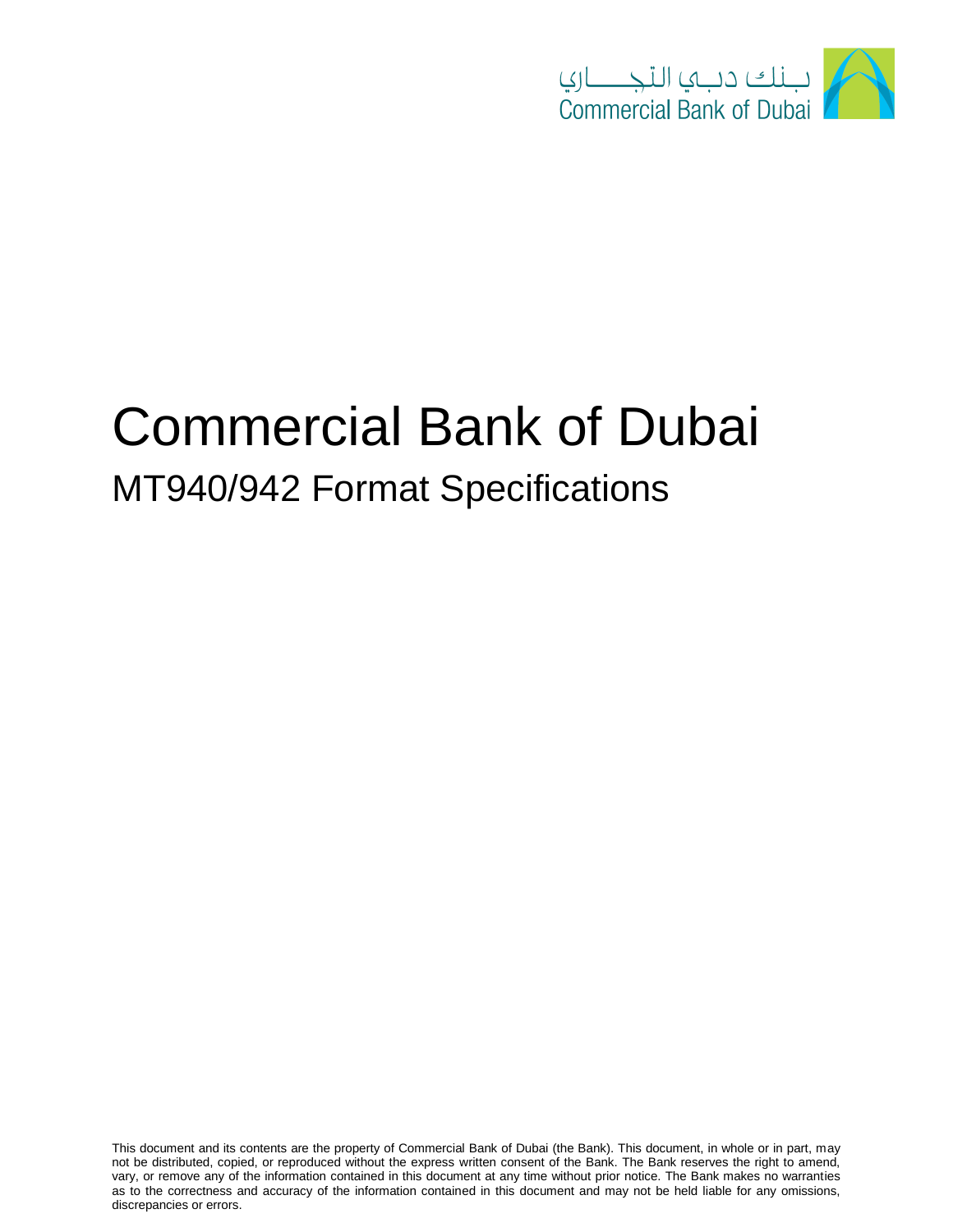

# **Contents**

| 1 <sub>1</sub> | $\int_0^{\pi} \frac{1}{2} \int_0^{\pi} \frac{1}{2} \int_0^{\pi} \frac{1}{2} \int_0^{\pi} \frac{1}{2} \int_0^{\pi} \frac{1}{2} \int_0^{\pi} \frac{1}{2} \int_0^{\pi} \frac{1}{2} \int_0^{\pi} \frac{1}{2} \int_0^{\pi} \frac{1}{2} \int_0^{\pi} \frac{1}{2} \int_0^{\pi} \frac{1}{2} \int_0^{\pi} \frac{1}{2} \int_0^{\pi} \frac{1}{2} \int_0^{\pi} \frac{1}{2} \int_0^{\pi} \frac$ |  |
|----------------|------------------------------------------------------------------------------------------------------------------------------------------------------------------------------------------------------------------------------------------------------------------------------------------------------------------------------------------------------------------------------------|--|
| 1.1.           |                                                                                                                                                                                                                                                                                                                                                                                    |  |
| 1.2.           |                                                                                                                                                                                                                                                                                                                                                                                    |  |
| 1.3.           |                                                                                                                                                                                                                                                                                                                                                                                    |  |
| 1.4.           |                                                                                                                                                                                                                                                                                                                                                                                    |  |
| 1.5.           |                                                                                                                                                                                                                                                                                                                                                                                    |  |
| 2.             |                                                                                                                                                                                                                                                                                                                                                                                    |  |
| 2.1.           |                                                                                                                                                                                                                                                                                                                                                                                    |  |
| 2.2.           |                                                                                                                                                                                                                                                                                                                                                                                    |  |
| 2.3.           |                                                                                                                                                                                                                                                                                                                                                                                    |  |
| 3.             |                                                                                                                                                                                                                                                                                                                                                                                    |  |
| 3.1.           |                                                                                                                                                                                                                                                                                                                                                                                    |  |
| 3.2.           | SWIFT MT942 Interim Customer Statement Message Tag and Sub-Field Specifications 9                                                                                                                                                                                                                                                                                                  |  |
| 3.3.           |                                                                                                                                                                                                                                                                                                                                                                                    |  |
| 4.             |                                                                                                                                                                                                                                                                                                                                                                                    |  |

This document and its contents are the property of Commercial Bank of Dubai (the Bank). This document, in whole or in part, may not be distributed, copied, or reproduced without the express written consent of the Bank. The Bank reserves the right to amend, vary, or remove any of the information contained in this document at any time without prior notice. The Bank makes no warranties as to the correctness and accuracy of the information contained in this document and may not be held liable for any omissions, discrepancies or errors.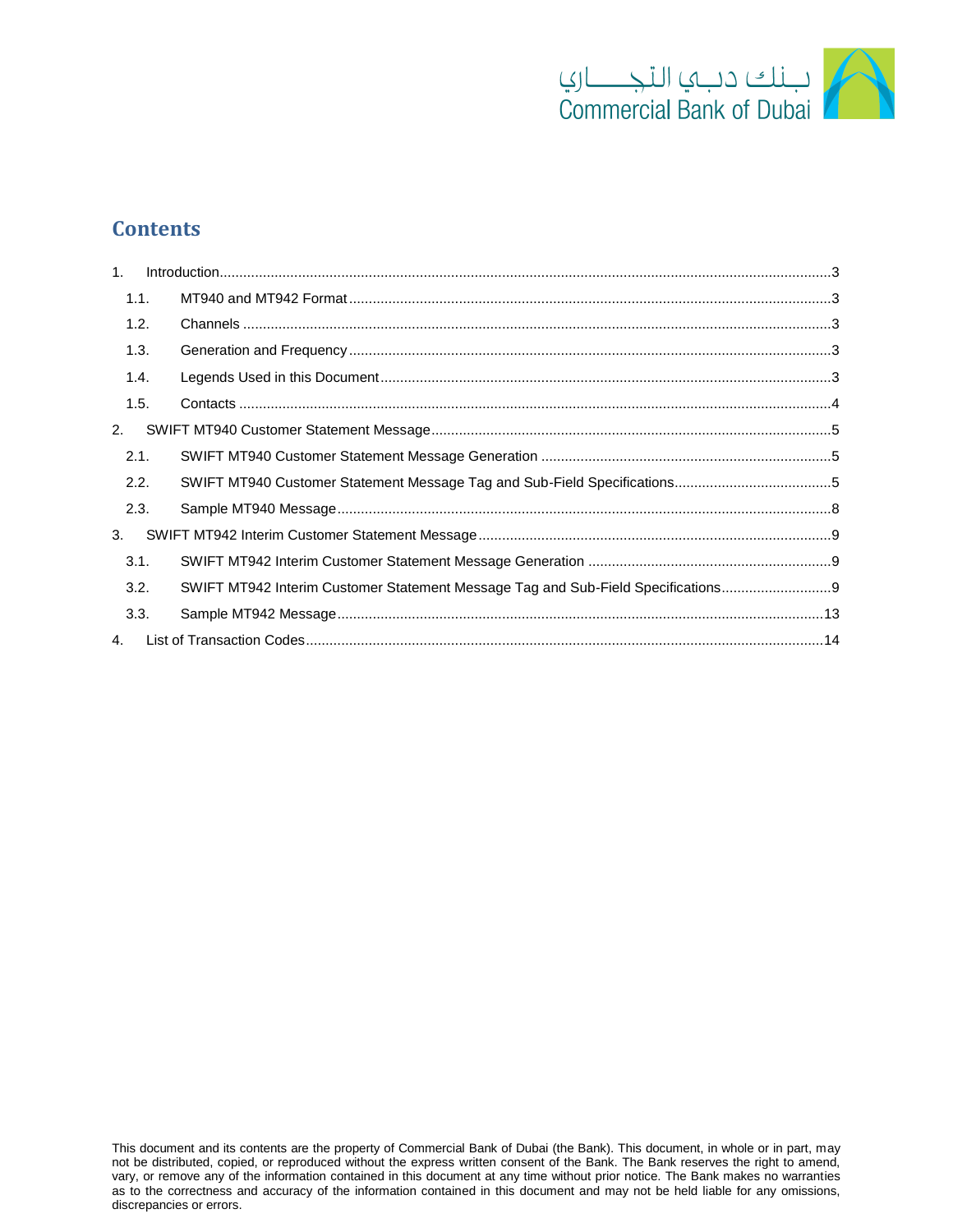

## <span id="page-2-0"></span>**1. Introduction**

The MT940 Customer Statement Message and MT942 Interim Customer Statement Message contain account transaction information conforming to the standard SWIFT format. Whereas the MT940 is an end-of-day statement, the MT942 is an interim statement containing incremental transaction details from the last interim statement generated.

#### <span id="page-2-1"></span>**1.1. MT940 and MT942 Format**

CBD's MT940 and MT942 conform with SWIFT standards using the Unstructured Format. At the Client's request, the Bank can provide some level of customization to the narratives and transaction codes used in the MT940 or MT942.

#### <span id="page-2-2"></span>**1.2. Channels**

CBD's MT940 Customer Statement Messages are available through its online corporate banking channel, iBusiness and host-to-host solution, iConnect. The MT940 can also be transmitted directly via SWIFT to an authorized BIC. CBD's MT942 Interim Customer Statement Messages are currently available through iConnect and SWIFT. MT942s will be made available via iBusiness in the near future.

| <b>Symbol</b> | <b>iBusiness</b>  | <b>iConnect</b>   | <b>SWIFT</b> |
|---------------|-------------------|-------------------|--------------|
| MT940         | Available         | Available         | Available    |
| MT942         | Not Yet Available | Not Yet Available | Available    |

#### <span id="page-2-3"></span>**1.3. Generation and Frequency**

The MT940 and MT942 are generated at the following frequencies. For MT942s, the messages may be generated at scheduled intervals as requested.

| <b>Message</b> | <b>iBusiness</b>  | <b>iConnect</b>   | <b>SWIFT</b>                                 | <b>Remarks</b>                                                                                        |
|----------------|-------------------|-------------------|----------------------------------------------|-------------------------------------------------------------------------------------------------------|
| MT940          | On-demand for     | Scheduled at      | Scheduled at                                 | One MT940 generated per account                                                                       |
|                | selected date     | Beginning of the  | Beginning of the                             | per day.                                                                                              |
|                |                   | Day for previous  | Day for previous                             |                                                                                                       |
|                |                   | day's statement   | day's statement                              | In iBusiness, client may download a<br>consolidated file showing all<br>MT940s for multiple accounts. |
| MT942          | Not yet available | Not yet available | As per requested<br>frequency e.g.<br>hourly | Multiple MT92s may be generated<br>per account per day.                                               |

#### <span id="page-2-4"></span>**1.4. Legends Used in this Document**

The following legends are used in the tag and sub-field specifications sections.

| <b>Symbol</b> | <b>Meaning</b>             |
|---------------|----------------------------|
|               | Fixed length               |
|               | Denotes optional sub-field |
| а             | Alphabetic                 |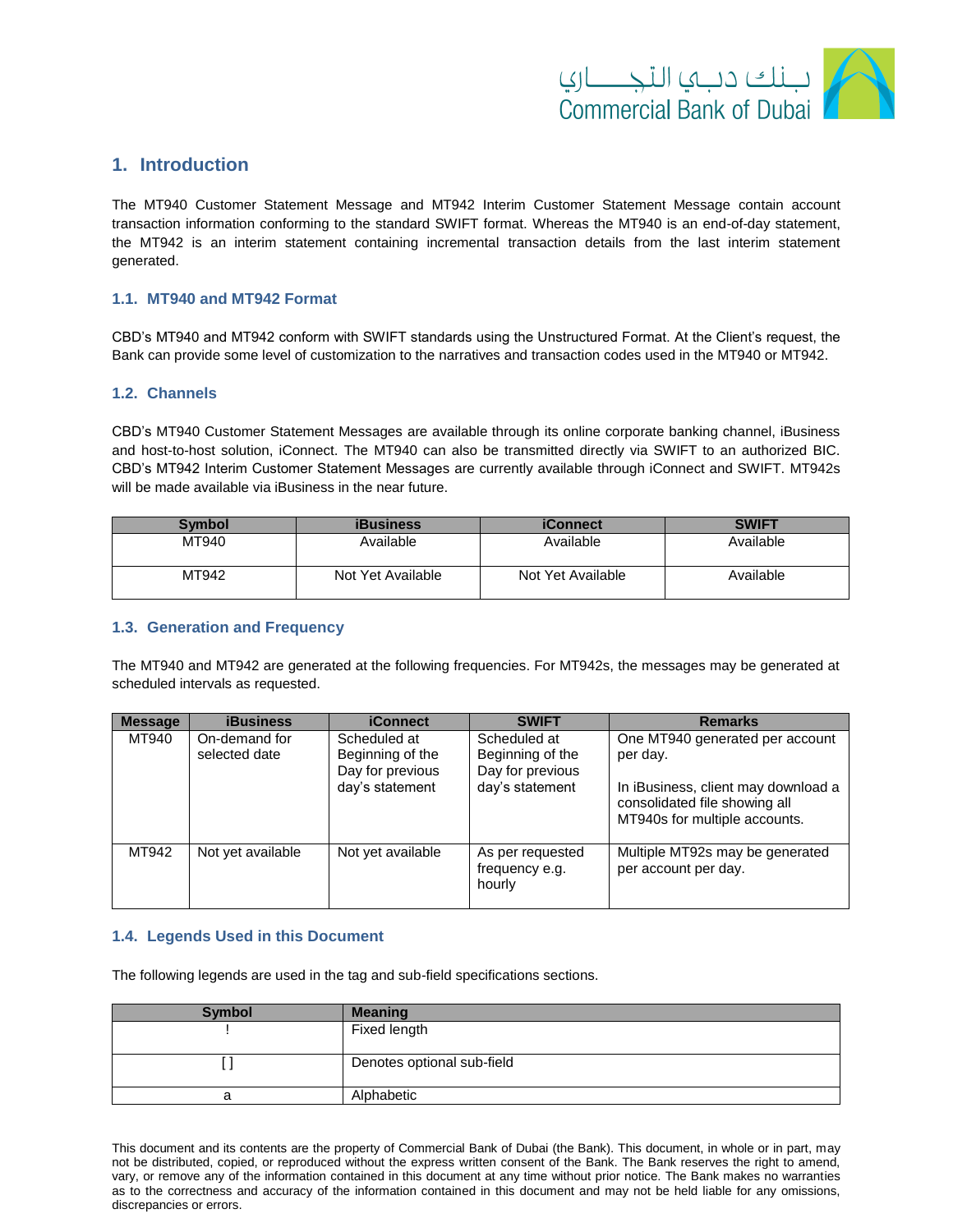

| n | Numeric with decimal separator |
|---|--------------------------------|
|   | Alphanumeric                   |
| м | Mandatory                      |
|   | Optional                       |

#### <span id="page-3-0"></span>**1.5. Contacts**

For more information, please contact your Relationship Manager or the Payments & Cash Management team at [PCMSales@cbd.ae](mailto:PCMSales@cbd.ae) o[r PCMImplementation@cbd.ae.](mailto:PCMImplementation@cbd.ae)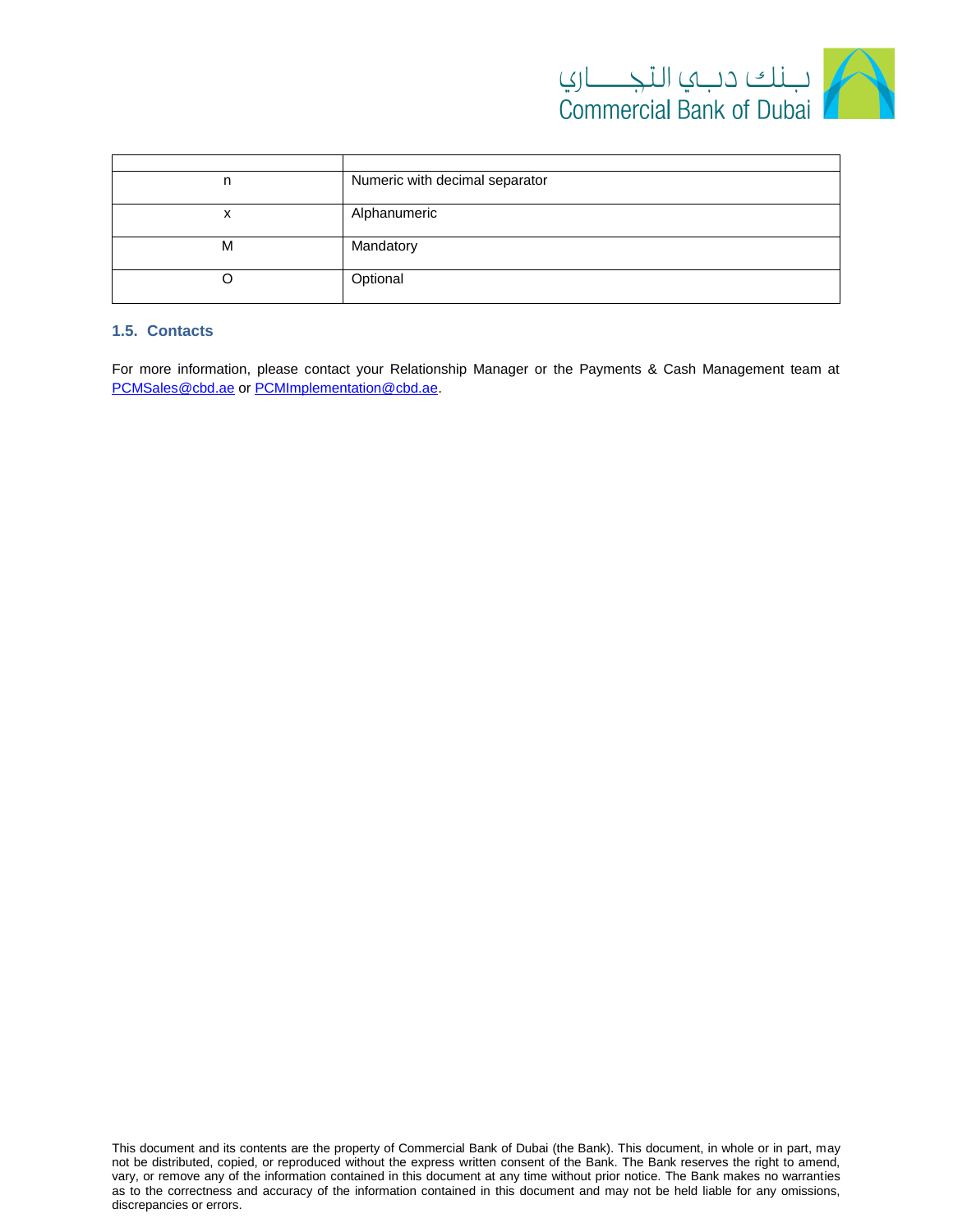## <span id="page-4-0"></span>**2. SWIFT MT940 Customer Statement Message**

#### <span id="page-4-1"></span>**2.1. SWIFT MT940 Customer Statement Message Generation**

The MT940 messages are generated at end of the day typically prior to the change of business date in the Bank's core systems. The MT940 message will contain maximum 10 transactions per page.

#### <span id="page-4-2"></span>**2.2. SWIFT MT940 Customer Statement Message Tag and Sub-Field Specifications**

| <b>Tag</b> | Sub-<br><b>Field</b> | <b>Field Name</b>                   | Length       | <b>Value Format</b>                      | <b>Presence</b> | <b>Remarks</b>                                                                                                                                                                                                                                                                                                                  |
|------------|----------------------|-------------------------------------|--------------|------------------------------------------|-----------------|---------------------------------------------------------------------------------------------------------------------------------------------------------------------------------------------------------------------------------------------------------------------------------------------------------------------------------|
| :20:       |                      | Transaction<br>Reference Number     | 16x          | 940/MMDDYY/nnnnn<br>Ex: 940/022817/00001 | M               | Unique<br>message<br>reference                                                                                                                                                                                                                                                                                                  |
| :21:       |                      | <b>Related Reference</b>            | 16x          |                                          | O               | Not used.                                                                                                                                                                                                                                                                                                                       |
| :25:       |                      | Account<br>Identification           | 35x          | 999999999                                | $\overline{M}$  | Default: The 10-digit<br>CBD bank account<br>number.<br>Can be provided in<br>IBAN format.                                                                                                                                                                                                                                      |
| :28C:      |                      | <b>Statement</b><br>Sequence Number | 5n[/5n]      | 99/9                                     | M               |                                                                                                                                                                                                                                                                                                                                 |
| $:60x$ :   |                      | Opening Balance                     | 1!a6!n3!a15d | Ex:<br>C161205AED999,99                  | M               | This field specifies<br>the opening balance,<br>whether it is a debit or<br>credit<br>balance,<br>the<br>date,<br>the currency<br>and the amount of the<br>balance.<br>60F:<br>Option<br>First<br>opening balance.<br>Option<br>60M:<br>Intermediate opening<br>balance applicable in<br>multiple<br>case<br>statement messages |
|            | $\mathbf{1}$         | Debit / Credit Mark                 | 1!a          | C: Credit, D: Debit                      | М               |                                                                                                                                                                                                                                                                                                                                 |
|            | $\overline{c}$       | <b>Statement Date</b>               | 6!n          | YYMMDD                                   | M               |                                                                                                                                                                                                                                                                                                                                 |
|            | $\overline{3}$       | Currency                            | 3!a          | Ex. AED, GBP, USD                        | M               | ISO-currency code                                                                                                                                                                                                                                                                                                               |
|            | 4                    | Amount                              | 15d          | 999.99                                   | $\overline{M}$  | Dynamic length up to<br>15 digits                                                                                                                                                                                                                                                                                               |
| :61:       |                      | <b>Statement Line</b>               | $66x + 34x$  | Ex.<br>161215C999.99, NCHK<br>1/12345    | O               | Transaction<br>level<br>details. Message may<br>multiple<br>contain<br>instances.                                                                                                                                                                                                                                               |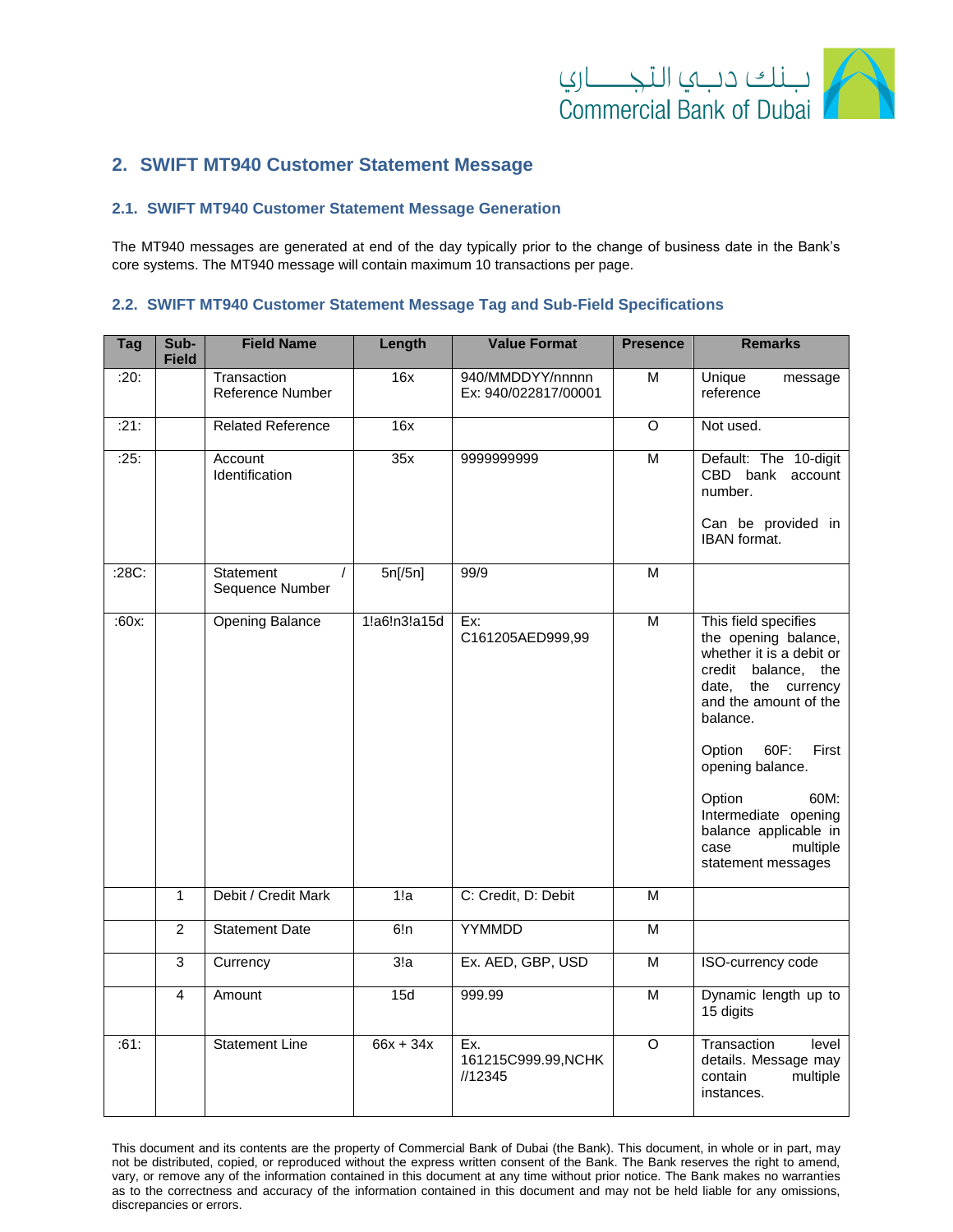التجـــــــاري التجـــــــاري<br>Commercial Bank of Dubai



| 1                | Value Date                  | 6!n       | YYMMDD                                              | M              |                                                                                                                                                                                                                                                                                   |
|------------------|-----------------------------|-----------|-----------------------------------------------------|----------------|-----------------------------------------------------------------------------------------------------------------------------------------------------------------------------------------------------------------------------------------------------------------------------------|
| $\overline{c}$   | <b>Entry Date</b>           | [4!n]     |                                                     | $\overline{O}$ | Not used                                                                                                                                                                                                                                                                          |
| $\overline{3}$   | Debit / Credit Mark         | 2a        | C: Credit<br>D: Debit                               | $\overline{M}$ |                                                                                                                                                                                                                                                                                   |
| 4                | Funds Code                  | 1!a       |                                                     | $\circ$        | Not used                                                                                                                                                                                                                                                                          |
| 5                | Amount                      | 15d       | Ex. 999.99                                          | M              |                                                                                                                                                                                                                                                                                   |
| $\,6$            | Transaction Type ID<br>Code | 1!a3!C    | N/S/F + Transaction<br>Code<br>Ex. NCHK for cheques | M              | S: For Swift Related<br>Payments<br>All<br>N:<br>Customer<br><b>Initiated Transactions</b><br>F: All Bank induced<br>transactions<br>Please refer to code<br>list.                                                                                                                |
| $\overline{7}$   | <b>Customer Reference</b>   | 16x       |                                                     | $\circ$        | Customer<br>reference<br>details are mapped as<br>follows:<br>Swift:<br>Outward<br>Customer-provided<br>where<br>reference<br>captured.<br><b>Inward Swift:</b><br>Tag 20 of MT103.<br><b>Book Transfers:</b><br>Customer or remitter<br>provided<br>reference<br>where captured. |
| 8                | <b>Bank Reference</b>       | [1/16x]   | //ABCDE99999                                        | M              | <b>Bank</b><br>generated<br>transaction reference<br>number.<br>Cheques:<br>Six-digit<br>cheque number.                                                                                                                                                                           |
| $\boldsymbol{9}$ | Supplementary<br>Reference  | CrIf[34x] |                                                     | $\circ$        | Will appear as a new<br>line. The transaction<br>channel name will be<br>indicated as follows:<br>$518 - SWIFT$<br>$\bullet$<br>542 - Cheque<br>$\bullet$<br>clearing<br>$534 - Cash$<br>$\bullet$<br>522 - UAE Funds<br>$\bullet$<br><b>Transfer System</b><br>$517 -$<br>Book   |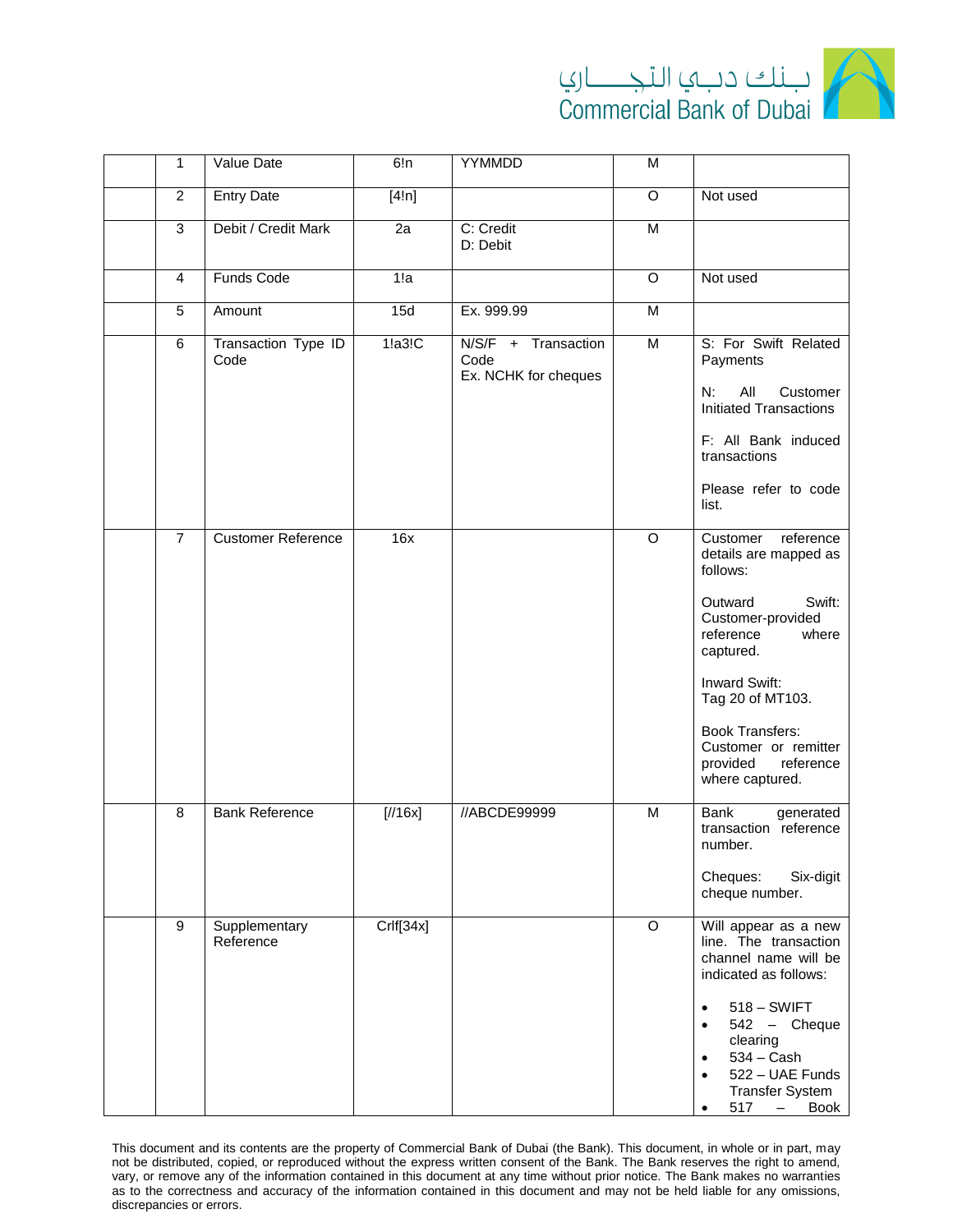



|      |                |                                           |              |                         |                | transfer                                                                                                                                                                                                                                                                                                                                                 |
|------|----------------|-------------------------------------------|--------------|-------------------------|----------------|----------------------------------------------------------------------------------------------------------------------------------------------------------------------------------------------------------------------------------------------------------------------------------------------------------------------------------------------------------|
| :86: |                | Information<br>to<br><b>Account Owner</b> | $6 * 65x$    |                         | O              | Provided<br>in<br>Unstructured format.<br>Contains<br>additional<br>information about the<br>preceding transaction<br>details.<br>Message may contain<br>multiple instances.                                                                                                                                                                             |
| :62x |                | Balance<br>Closing<br>(Booked Funds)      | 1!a6!n3!a15d | Ex:<br>C161205AED999,99 | $\overline{M}$ | This field specifies<br>final<br>the<br>closing<br>balance, whether it is<br>debit or credit<br>a<br>balance, the date, the<br>currency<br>and<br>the<br>amount<br>of<br>the<br>balance.<br>62F:<br>Option<br>Final<br>closing balance.<br>Option<br>62M:<br>Intermediate<br>closing<br>balance applicable in<br>multiple<br>case<br>statement messages. |
|      | $\mathbf{1}$   | Debit / Credit Mark                       | 1!a          | C: Credit, D: Debit     | $\overline{M}$ |                                                                                                                                                                                                                                                                                                                                                          |
|      | 2              | Current<br>Statement<br>Date              | 6!n          | YYMMDD                  | $\overline{M}$ |                                                                                                                                                                                                                                                                                                                                                          |
|      | $\overline{3}$ | Currency                                  | 3!a          | Ex. AED, GBP, USD       | $\overline{M}$ | ISO-currency code                                                                                                                                                                                                                                                                                                                                        |
|      | 4              | Amount                                    | 15d          | 999.99                  | $\overline{M}$ | Dynamic length up to<br>15 digits                                                                                                                                                                                                                                                                                                                        |
| :64: |                | Available<br>Closing<br>Balance           | 1!a6!n3!a15d |                         | O              | Not used                                                                                                                                                                                                                                                                                                                                                 |
| :65: |                | Available<br>Forward<br><b>Balance</b>    | 1!a6!n3!a15d |                         | O              | Not used                                                                                                                                                                                                                                                                                                                                                 |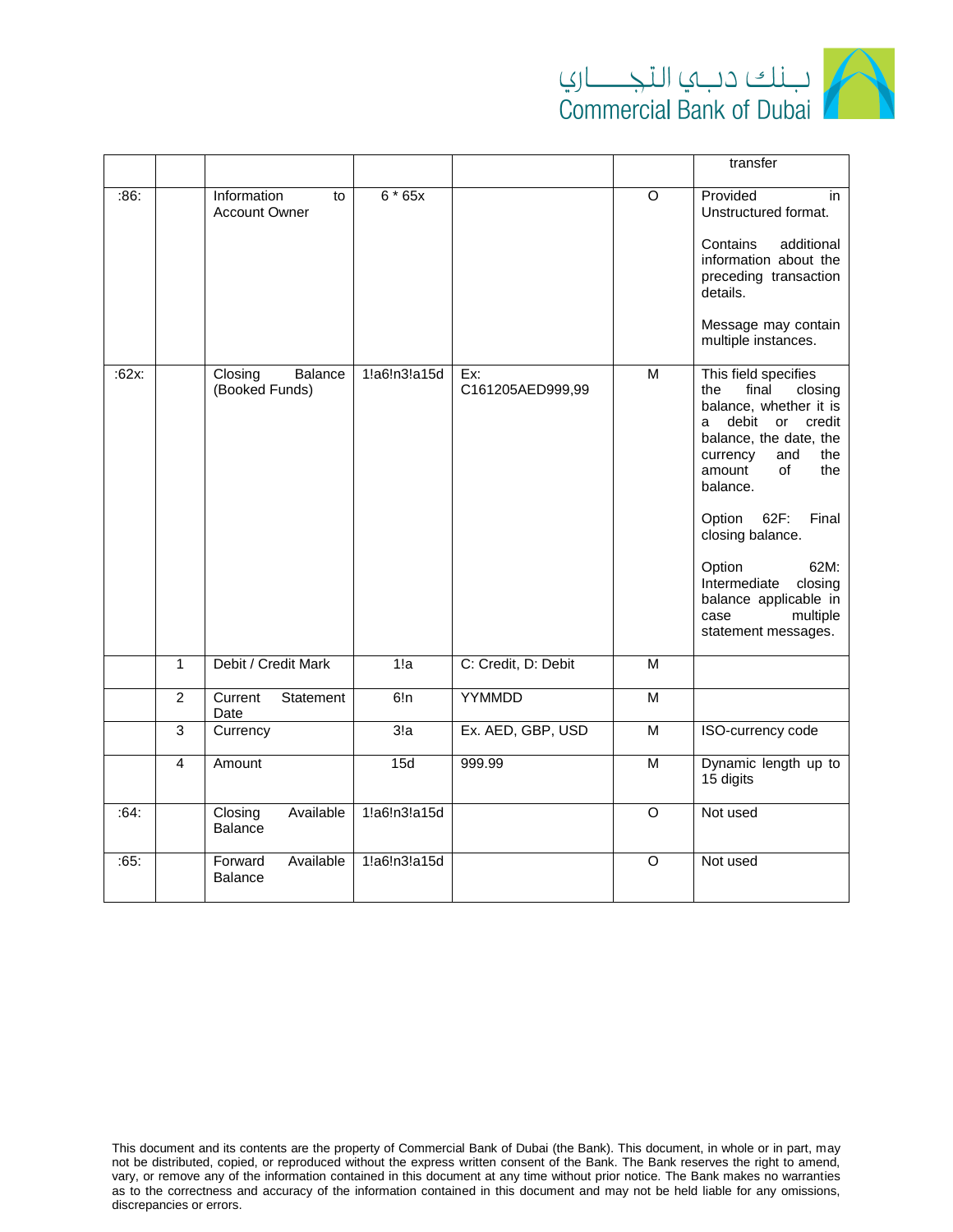

### <span id="page-7-0"></span>**2.3. Sample MT940 Message**

| {1:F01CBDUAEADAXXX0000000000}{2:I940BMUSOMRXXXXXN}{4:<br>:20: 940/022117/12345<br>:25:9999999999<br>:28C:52/1<br>:60F:C161203AED1000<br>:61:161203D100,NTRF//045411633308-BMU<br>:86:045411633308-BMUS AAAAAAAAAAAAAA-99CBP03124997880<br>:61:161203D100.50NTRF//EXL31011600185 B<br>:61:161203D50,NCHK//12345<br>:86:99INQ30111630007<br>:61:161203D300.NTRF//042311994659-BMU<br>:61:161203D125,50,NTRF//IB16335986006388<br>:62M:C161203AED350.93<br>-}\${1:F01CBDUAEADAXXX0000000000}{2:I940BMUSOMRXXXXXN}{4:<br>:20: 940/022117/12345<br>:25:9999999999<br>:28C:52/2<br>:60M:D161203AED26.93<br>:61:161203D18,NTRF//044010848258-BMU |  |
|-------------------------------------------------------------------------------------------------------------------------------------------------------------------------------------------------------------------------------------------------------------------------------------------------------------------------------------------------------------------------------------------------------------------------------------------------------------------------------------------------------------------------------------------------------------------------------------------------------------------------------------------|--|
|                                                                                                                                                                                                                                                                                                                                                                                                                                                                                                                                                                                                                                           |  |
| :61:161203D174,NTRF//072012024809-BMU                                                                                                                                                                                                                                                                                                                                                                                                                                                                                                                                                                                                     |  |
| :62F:D161203AED218.93<br>-}                                                                                                                                                                                                                                                                                                                                                                                                                                                                                                                                                                                                               |  |
|                                                                                                                                                                                                                                                                                                                                                                                                                                                                                                                                                                                                                                           |  |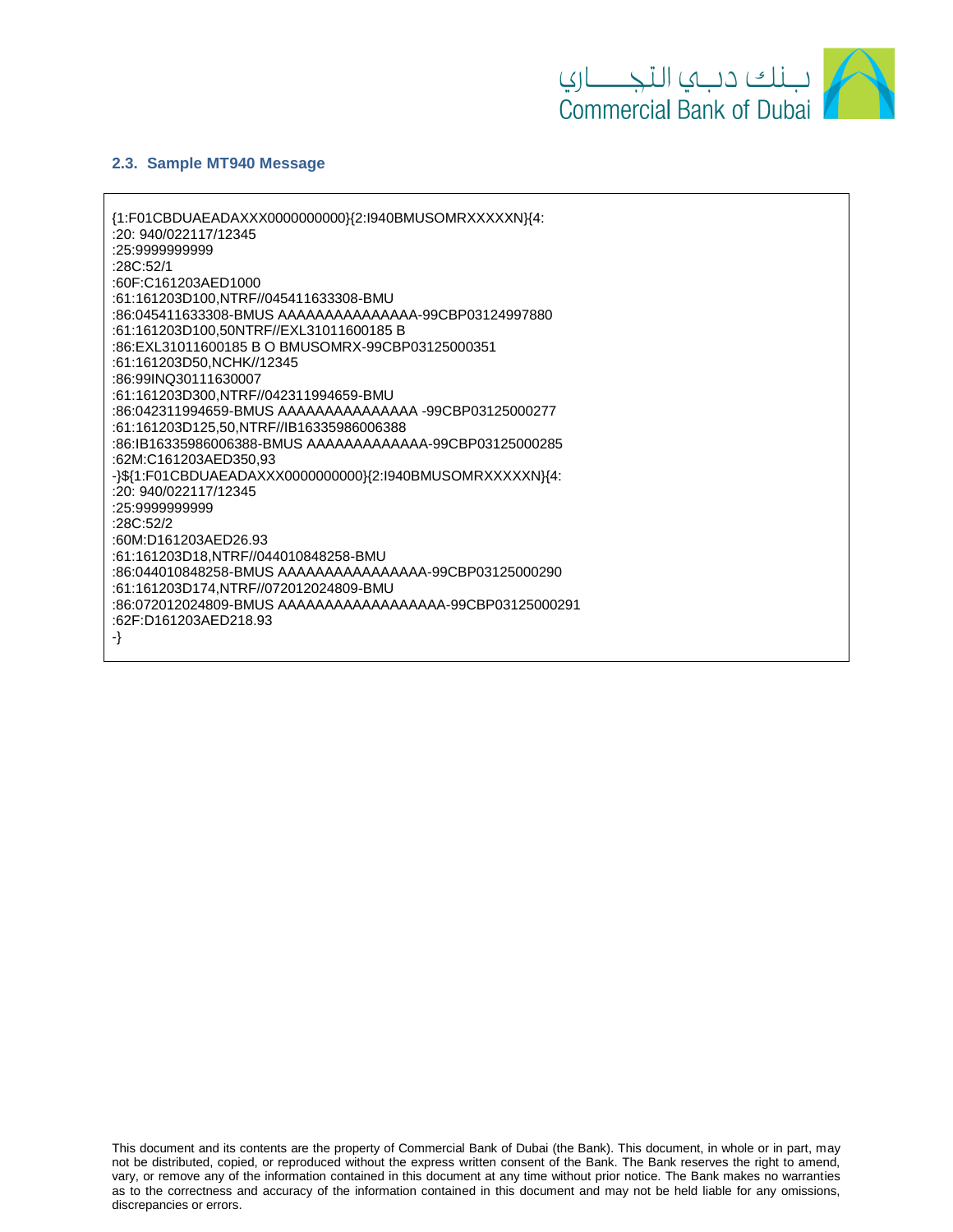# <span id="page-8-0"></span>**3. SWIFT MT942 Interim Customer Statement Message**

#### <span id="page-8-1"></span>**3.1. SWIFT MT942 Interim Customer Statement Message Generation**

The MT942 message can be generated as per required schedule e.g. hourly.

#### <span id="page-8-2"></span>**3.2. SWIFT MT942 Interim Customer Statement Message Tag and Sub-Field Specifications**

| Tag       | Sub-<br><b>Field</b> | <b>Field Name</b>                      | Length       | <b>Value Format</b>                      | <b>Presence</b>         | <b>Remarks</b>                                                                                                                                                                                        |
|-----------|----------------------|----------------------------------------|--------------|------------------------------------------|-------------------------|-------------------------------------------------------------------------------------------------------------------------------------------------------------------------------------------------------|
| :20:      |                      | Transaction<br>Reference Number        | 16x          | 9XX/MMDDYY/nnnnn<br>Ex: 942/022817/00001 | M                       | Unique<br>message<br>reference                                                                                                                                                                        |
| :21:      |                      | <b>Related Reference</b>               | 16x          |                                          | O                       | Not used.                                                                                                                                                                                             |
| :25:      |                      | Account<br>Identification              | 35x          | 9999999999                               | M                       | Default: The 10-digit<br>CBD bank account<br>number<br>Can be provided in<br>IBAN format.                                                                                                             |
| :28C:     |                      | Statement<br>Sequence Number           | 5n[/5n]      | 99/9                                     | M                       |                                                                                                                                                                                                       |
| :34F:     |                      | Floor Limit Indicator                  | 3!a1!a15d    |                                          | M                       | First<br>occurrence:<br>Floor Limit Indicator.<br>Specifies<br>the<br>minimum value an<br>order must have to<br>included<br>be<br>in.<br>message.                                                     |
|           | $\mathbf{1}$         | Currency                               | 3!a          |                                          | M                       | ISO-currency code                                                                                                                                                                                     |
|           | $\overline{2}$       | Debit / Credit Mark                    | [1!a]        |                                          | $\overline{\circ}$      |                                                                                                                                                                                                       |
|           | 3                    | Amount                                 | 15d          |                                          | $\overline{\mathsf{M}}$ | Default at 0.                                                                                                                                                                                         |
| : $34F$ : |                      | Floor Limit Indicator                  | 3!a1!a15d    |                                          | M                       | Second occurrence:<br>Floor Limit Indicator.<br>Specifies<br>the<br>minimum value a<br>transaction<br>must<br>have to be included<br>in<br>the<br>message<br>specifically for credit<br>transactions. |
|           | 1                    | Currency                               | 3!a          |                                          | M                       | ISO-currency code                                                                                                                                                                                     |
|           | $\overline{2}$       | Debit / Credit Mark                    | 1!a          |                                          | $\overline{\circ}$      |                                                                                                                                                                                                       |
|           | 3                    | Amount                                 | 15d          |                                          | M                       | Default at 0.                                                                                                                                                                                         |
| :13D:     |                      | Time<br>Date<br>$\prime$<br>Indication | 6!n4!n1!x4!n | YYMMDDHHMM+HHMM<br>Ex: 1310291300+0400   | M                       | Date and time of<br>message creation.                                                                                                                                                                 |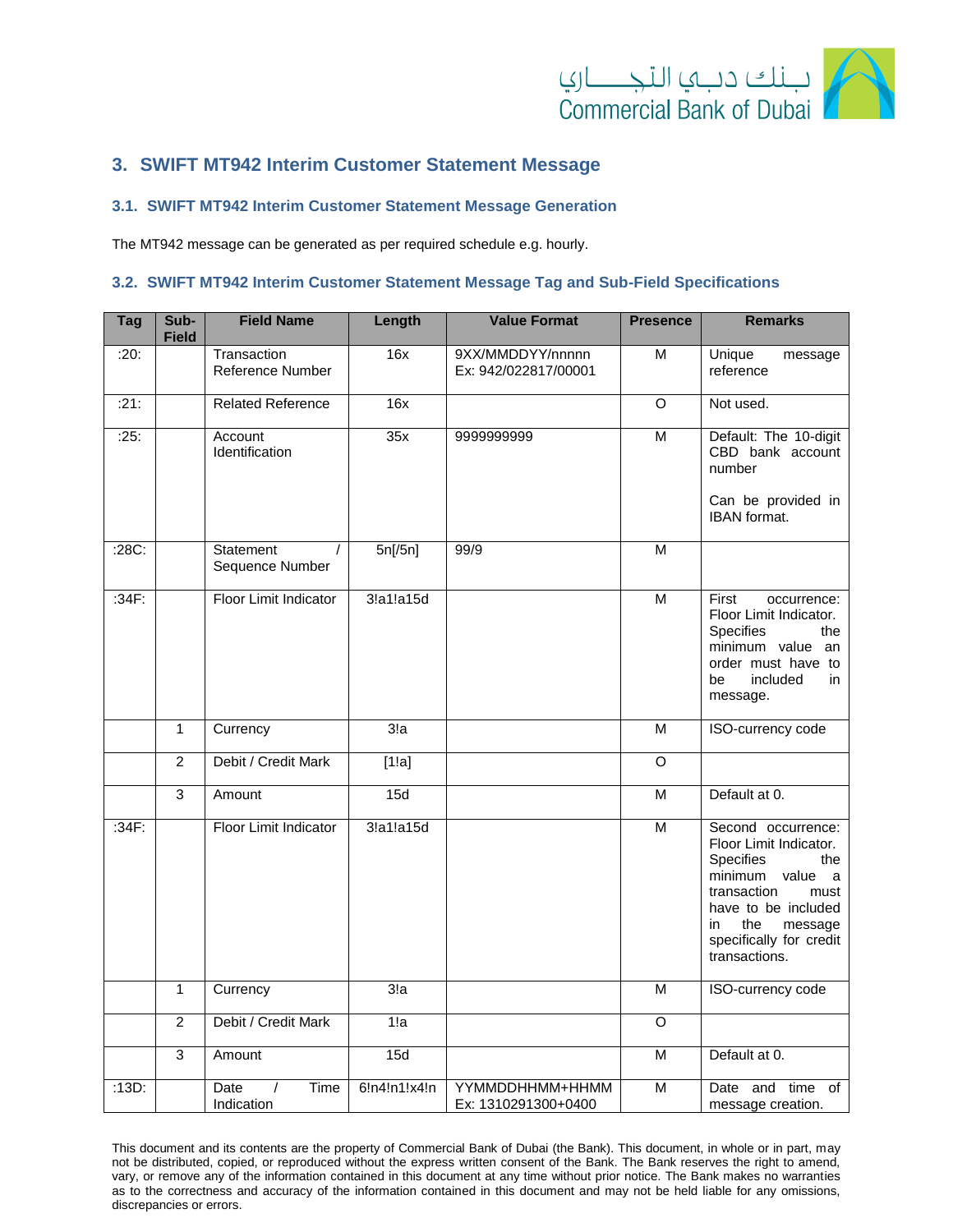



|      | $\mathbf{1}$   | Date                        | 6!n         | YYMMDD<br>Ex: 170222                                                     | M                       |                                                                                                                                                                                                                                                        |
|------|----------------|-----------------------------|-------------|--------------------------------------------------------------------------|-------------------------|--------------------------------------------------------------------------------------------------------------------------------------------------------------------------------------------------------------------------------------------------------|
|      | $\overline{2}$ | Time                        | 4!n         | <b>HHMM</b><br>Ex: 1300                                                  | M                       |                                                                                                                                                                                                                                                        |
|      | 3              | Timezone indication         | 1!x         | $+$ or $-$                                                               | $\overline{\mathsf{M}}$ | UAE time is GMT+4.                                                                                                                                                                                                                                     |
|      | 4              | Timezone correction         | 4!n         | Timezone<br>Ex: 0400                                                     | M                       | UAE time is GMT+4.                                                                                                                                                                                                                                     |
| :61: |                | <b>Statement Line</b>       | $66x + 34x$ | Ex.<br>161215C999.99, NCHK<br>//12345                                    | $\overline{O}$          | Transaction<br>level<br>details.<br>Message<br>may contain multiple<br>instances.                                                                                                                                                                      |
|      | $\mathbf{1}$   | Value Date                  | 6!n         | YYMMDD                                                                   | M                       |                                                                                                                                                                                                                                                        |
|      | $\overline{2}$ | <b>Entry Date</b>           | [4!n]       |                                                                          | $\circ$                 | Not used                                                                                                                                                                                                                                               |
|      | $\overline{3}$ | Debit / Credit Mark         | 2a          | C: Credit<br>D: Debit<br>RC: Reversal of Credit<br>RD: Reversal of Debit | $\overline{M}$          |                                                                                                                                                                                                                                                        |
|      | $\overline{4}$ | Funds Code                  | 1!a         |                                                                          | O                       | Not used                                                                                                                                                                                                                                               |
|      | 5              | Amount                      | 15d         | Ex. 999.99                                                               | M                       |                                                                                                                                                                                                                                                        |
|      | 6              | Transaction Type ID<br>Code | 1!a3!C      | N/S/F<br>Transaction<br>$+$<br>Code<br>Ex. NCHK for cheques              | M                       | S: For Swift Related<br>Payments<br>N:<br>All<br>Customer<br>Initiated<br>Transactions<br>F: All Bank induced<br>transactions<br>Please refer to code<br>list                                                                                          |
|      | $\overline{7}$ | Customer<br>Reference       | 16x         |                                                                          | $\circ$                 | Customer reference<br>details are mapped<br>as follows:<br>Outward Swift and<br><b>UAEFTS Payments:</b><br>Customer-provided<br>reference<br>where<br>captured.<br>Inward Swift:<br>Tag 20 of MT103.<br><b>Book Transfers:</b><br>Customer or remitter |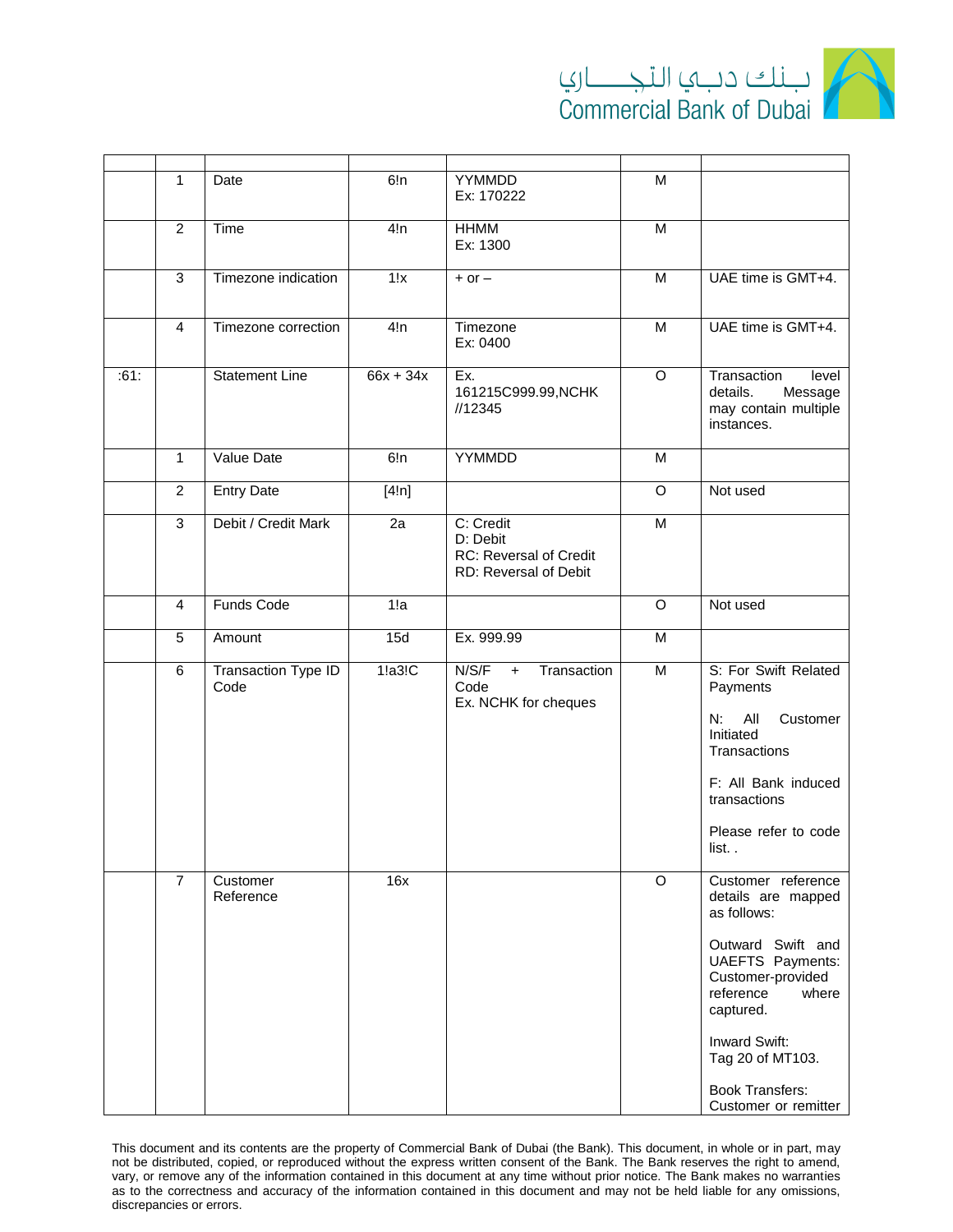



|       |                  |                                           |           |                   |                | provided<br>reference<br>where captured.                                                                                                                                                                                                                                                            |
|-------|------------------|-------------------------------------------|-----------|-------------------|----------------|-----------------------------------------------------------------------------------------------------------------------------------------------------------------------------------------------------------------------------------------------------------------------------------------------------|
|       | 8                | <b>Bank Reference</b>                     | $[1/16x]$ | //ABCDE99999      | M              | Bank<br>generated<br>transaction<br>reference number.<br>Six-digit<br>Cheques:<br>cheque number.                                                                                                                                                                                                    |
|       | $\boldsymbol{9}$ | Supplementary<br>Reference                | Crlf[34x] |                   | O              | Will appear as a new<br>line. The transaction<br>channel name will be<br>indicated as follows:<br>$518 - SWIFT$<br>$\bullet$<br>542 - Cheque<br>$\bullet$<br>clearing<br>$534 - Cash$<br>$\bullet$<br>$522 -$<br><b>UAE</b><br>Funds Transfer<br>System<br>$517 -$<br>Book<br>$\bullet$<br>transfer |
| :86:  |                  | Information<br>to<br><b>Account Owner</b> | $6 * 65x$ |                   | O              | Contains<br>additional<br>information<br>about<br>preceding<br>the<br>transaction details.<br>Message<br>may<br>contain<br>multiple<br>instances.                                                                                                                                                   |
| :90D: |                  | Number and Sum of<br>Entries              | 5n3!a15d  |                   | $\circ$        | Number<br>of<br>debit<br>entries.<br>Repeated in case of<br>multiple pages.                                                                                                                                                                                                                         |
|       | $\mathbf{1}$     | <b>Number of Entries</b>                  | 5!n       |                   |                |                                                                                                                                                                                                                                                                                                     |
|       | $\overline{2}$   | Currency                                  | 3!a       | Ex. AED, GBP, USD |                | ISO-currency code                                                                                                                                                                                                                                                                                   |
|       | 3                | Amount                                    | 15d       |                   |                |                                                                                                                                                                                                                                                                                                     |
| :90C: |                  | Number and Sum of<br>Entries              | 5n3!a15d  |                   | $\overline{O}$ | Number<br>of<br>credit<br>entries.<br>Repeated in case of<br>multiple pages.                                                                                                                                                                                                                        |
|       | $\mathbf{1}$     | Number of Entries                         | 5!n       |                   |                |                                                                                                                                                                                                                                                                                                     |
|       | $\overline{2}$   | Currency                                  | 3!a       | Ex. AED, GBP, USD |                | ISO-currency code                                                                                                                                                                                                                                                                                   |
|       | 3                | Amount                                    | 15d       |                   |                |                                                                                                                                                                                                                                                                                                     |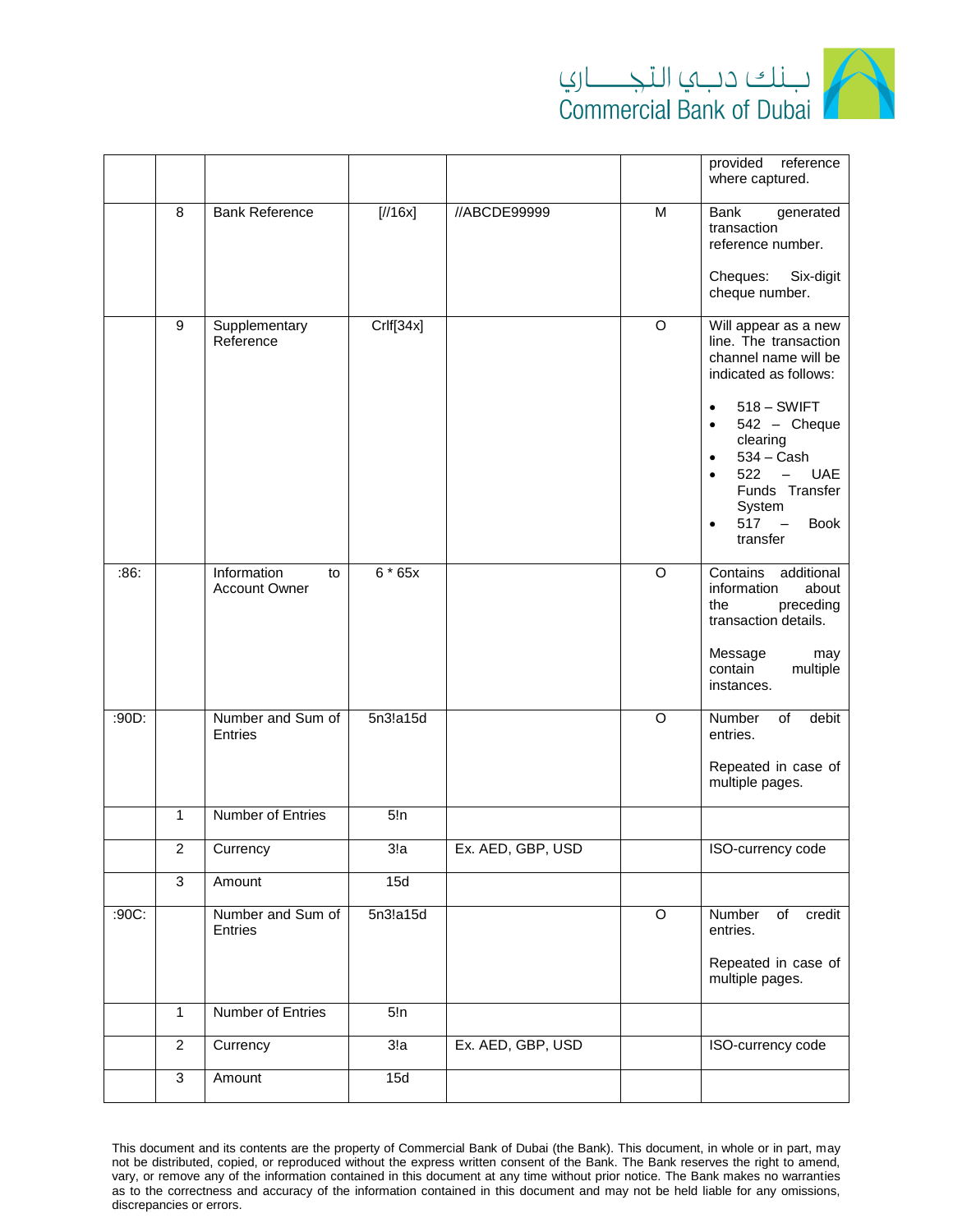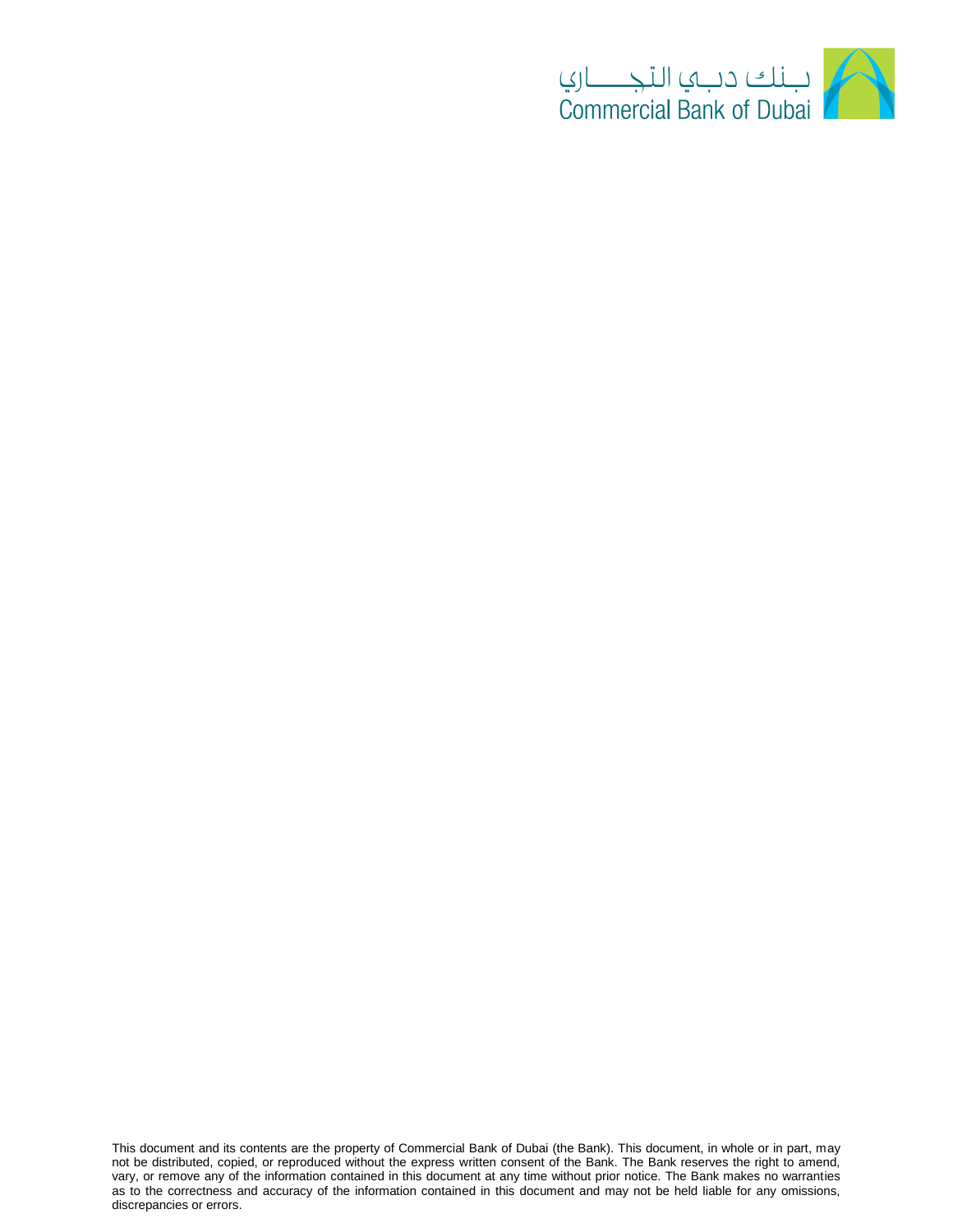

#### <span id="page-12-0"></span>**3.3. Sample MT942 Message**

{1:F01CBDUAEADAXXX0000000000}{2:I942BMUSOMRXXXXXN}{4: :25:9999999999 :28C:942/170227/00001 :34F:AED0, :13D:1310291300+0400 :61:1310291029C15000,NCHK//12345 :86:ABCDD128231 :61:1310291029D7000,NTRF MT101 260310//0326132225123478 :86:AIIJSIDJ :90D:1AED7000, :90C:1AED15000, -}